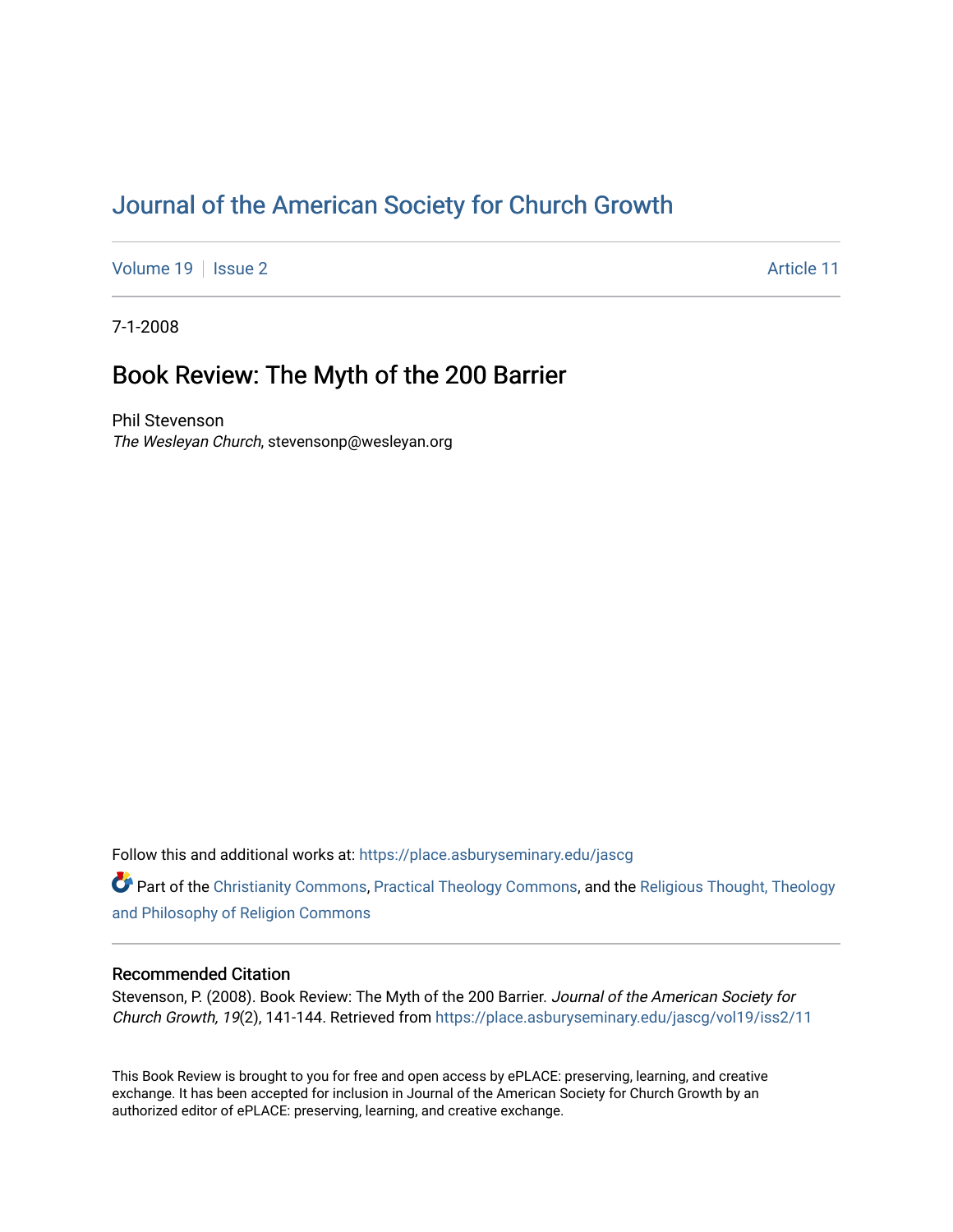### *The Myth of the 200 Barrier*

#### **Reviewed by Phil Stevenson**

*Martin, Kevin E. The Myth of the 200 Barrier, Nashville: Abingdon Press, 2005. 135 pp. \$11.00.*

Kevin Martin is a practitioner. He brings a wealth of experience to this topic. He is a leader who has both built congregations and worked with struggling churches. He currently wears two hats: He is an assistant Priest for Christ Church Episcopal in Plano, Texas and is the Executive Director of Vital Church Ministries. These two responsibilities provide him a unique perspective to address the 200 "barrier" from both the local and regional setting.

Martin, as the title indicates, believes that the 200 attendance is an artificial obstacle to local churches. When a leader views the 200 average Sunday attendance (ASA) as a barrier this results in the wrong approach to growth. "…I agree that it is difficult to grow a small church into a large one, I do not believe that the idea of a barrier helps the pastors and lay leaders develop their congregations" (7). This being stated Martin's purpose for writing is his attempt to answer: "Why is it so hard to grow a small congregation into a large one" (7)? He uses as his base of information knowledge gained from working with dozens of congregations averaging 140-225. "What I have learned from working with these congregations is the content of this book" (8).

The author divides this work into four parts: Understanding Congregational Culture; Three Types of Congregations; Types of Leaders; Making the Transition. Each division is used to build toward Martin's thesis that the barrier to growth is not a number, but the leadership capabilities of the pastor. It is the leader's ability to create an environment, or culture, where growth might occur. "…the large church is not a small church that has doubled in size. A large church is a different kind of community, a differ-

Journal of the American Society for Church Growth, Summer 2008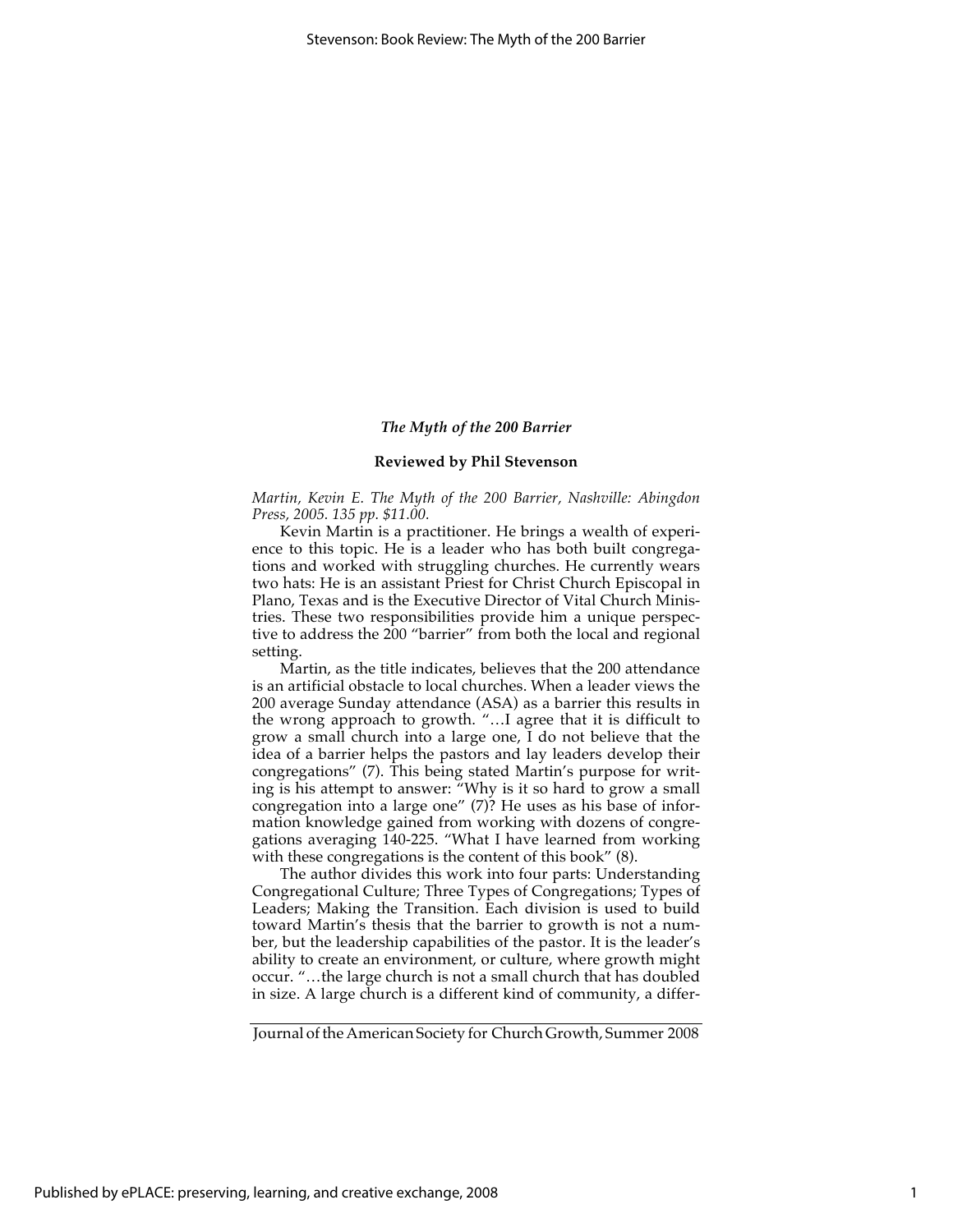142 Reviewed by Phil Stevenson

ent system, and a different culture from a small church" (61).

The emphasis on "cultural creation" shifts a leader's energy from attempts to burst through some kind of barrier to cultivating the systems that will foster growth. At the same time the leader is free to identify the kind of church he or she is best at leading. Martin identifies three sizes of congregations: Pastoral size, Program size and those in transition. Although he uses average Sunday attendance (ASA) as one identifier of these congregations, it is the systems and their way of doing business that really set them apart. In fact he would say that their systems dictate their size, not the size their systems. And it is the Pastor's ability to develop and implement systems that will allow for growth.

The critical congregation is the one in transition. The top level of the pastoral size church is 140 and the culture of a program size church does not get established until 225 ASA. "This means that there is a large gap between the numbers of 140 to 225. Congregations in this gap are not part of a true culture" (63). This gap creates stress in both the pastor and the people. The congregation still demands the time of their pastor in the "typical" fashion. The leader who reverts to this style will see a decline in the church. The leader needs to make a choice. He or she needs to have a leadership shift in order to lead toward a program size church, or resign to return to a smaller pastoral church. Both choices will result in a genuine Kingdom win: A leader will come into the Pastoral church and lead it toward Program and the smaller Pastoral church will, in all likelihood, grow to the top level of its capacity.

A transformed leader is the foundation for congregational growth. Pastoral churches grow into larger bodies because the leader has changed. "Transformational leaders are able to grow, change, and adapt their style to meet the needs of the community" (90). The barrier to growth is not a number it is a leader.

Martin's emphasis is not on "barriers," instead it is on development. "Whereas some congregations have growth potential, all have developmental issues<sup> $''$ </sup> (77). This is the thesis on which he builds his entire argument. It is the Pastor's ability to personally develop; and her or his ability to develop the congregations in which they serve.

The first three-fourths of the book are laying a foundation for making the transition in the local church. It is the last fourth of the book that brings home his perspective that the barrier is not numerical, but leadership.

He does an outstanding job of stripping the veneer off the lid of two hundred. He deconstructs the two traditionally held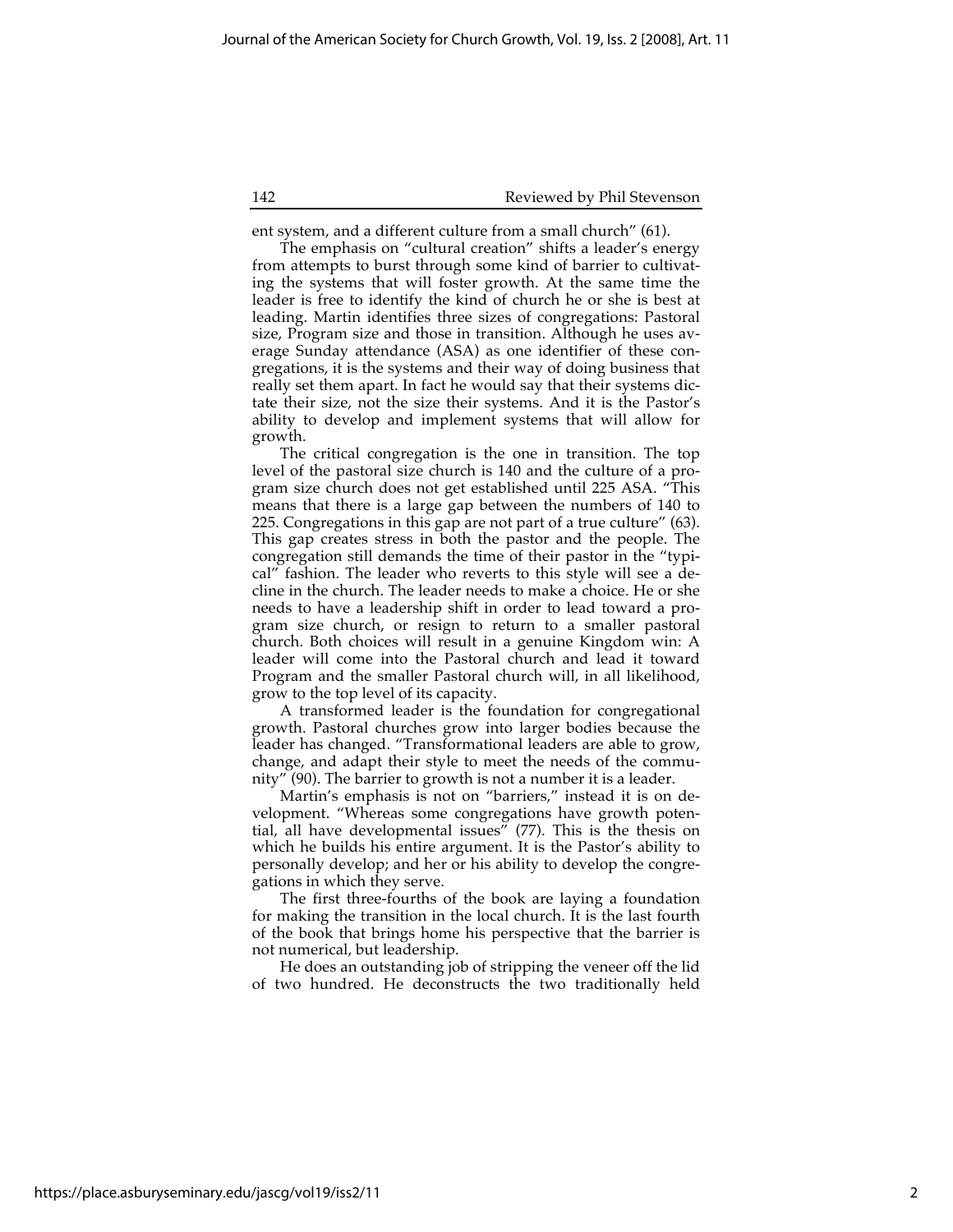#### The Myth of the 200 Barrier 143

strategies of breaching this barrier. The first is the shift of the pastor from a shepherd to a rancher. The second is the indiscriminate introduction of certain programs (e.g. small groups) that are purported to carry a church through this barrier.

Addressing growth via these two traditionally held strategies does not allow for congregational development. Instead it places an unfruitful emphasis on unrealistic dynamics. It causes pastors to ask programmatic questions as opposed to developmental ones. "…they are asking the wrong question. The first question should be, 'What has made this a successful and growing pastoral church?' The second question should be, 'How will I need to transform the present culture to allow the congregation to grow to a larger size<sup> $7$ </sup>" (27)?

Martin seems to reserve transitional leadership to very few folks. The underlying implication is that you either can or you can't lead transition. He identifies two types of leaders: Congruent leaders and transformational leaders. The leadership type will dictate the development of a congregation.

The congruent leader functions well within an existing form of congregational style. This person can bring growth to the church, but it will be within existing boundaries. The pastor's style never changes, even though the congregation may grow. "This is the key to brining the existing system to health and vitality without changing the kind of congregation it already is" (111).

The transformational leader is someone who can move a congregation beyond its existing way of doing things. The leader changes first and then he or she brings change to the congregation. It is the transformational leader that has the ability and skill set to develop the church so that it might change enough to grow beyond the mythical 200 barrier.

Since the transformational leader is critical to the developmental growth of the church it was surprising that Martin spent little time providing means for a congruent leader to grow into a transformational leader. He does provide a list of skill sets for a transformational leader (111), but does not describe them in a full manner. The inference is that a leader is one or the other and the best they can do is to rest comfortably in their skin. He extends a minor encouragement when he asks and answers a rhetorical question: "Can you learn these skills? I believe that many pastors can, but this is not easy to do" (112).

I would have appreciated space given to suggesting a developmental plan for a pastor. He dances around the fringe of this, but never clearly articulates a method a leader might participate to grow in this area. He mentions a book by Robert Quinn, *Deep*